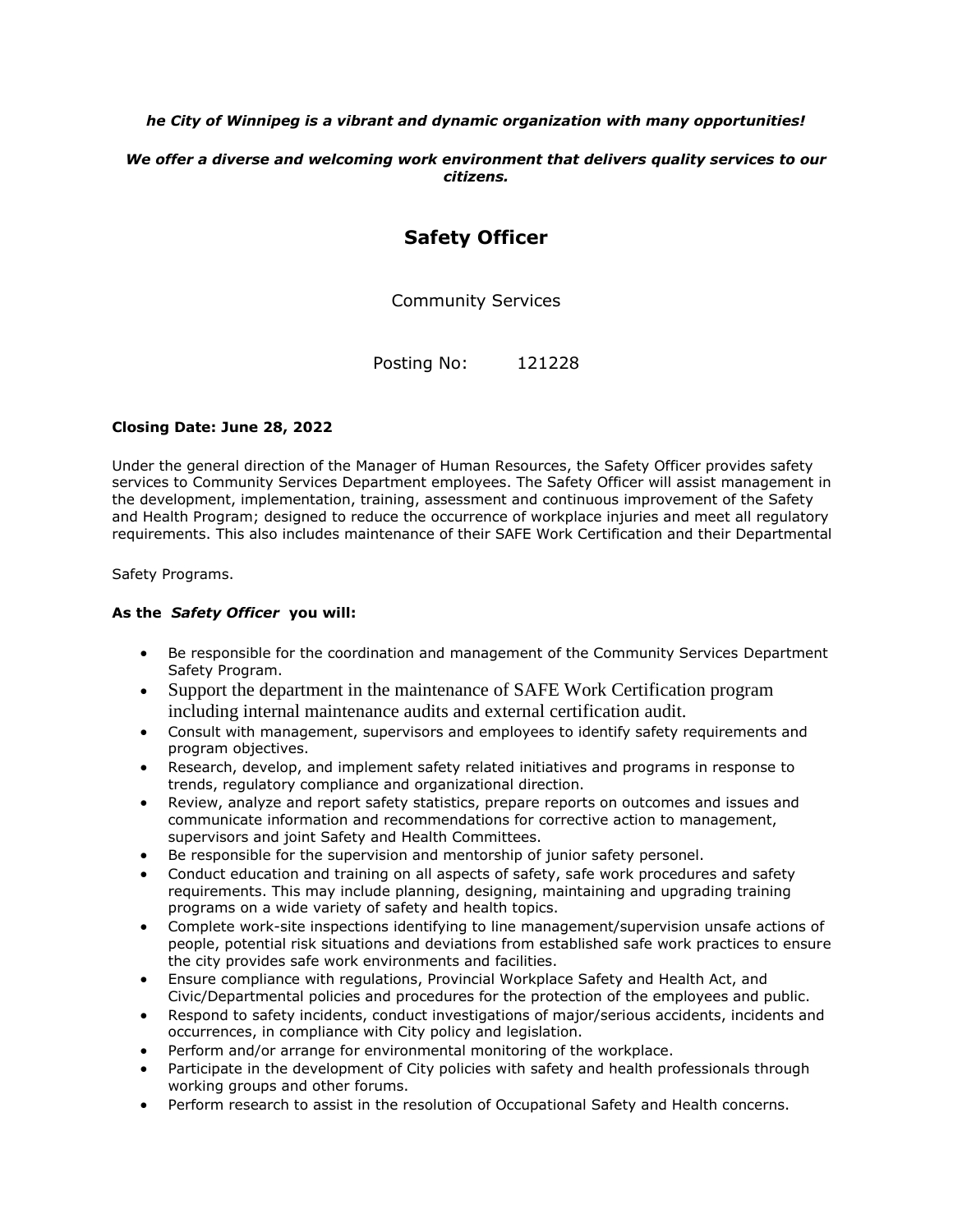- Complete all administrative tasks necessary to carry out the responsibilities of the position.
- Participate in the 24 hour call out rotation for Safety Emergencies.

### **Your education and qualifications include:**

- Graduation from a recognized post-secondary institution in the field of Occupational Safety and Health.
- Canadian Registered Safety Professional (CRSP) designation required within two (2) years of start date.
- A valid First Aid/CPR Certificate.
- A minimum of three (3) years prior related leadership experience in the safety and health function.
- Demonstrated knowledge of relevant occupational health and safety legislation, standards and guidelines and their application to the work place.
- Demonstrated ability to objectively investigate serious incidents or accidents, take statements, analyze information and recommend actions to prevent reoccurrence.
- Demonstrated ability to maintain effective working relationships with employees, management, union officials and government agencies.
- Direct experience working with Safety and Health Committees.
- Ability to communicate effectively both orally and in writing to all levels of the organization.
- Demonstrated proficiency in various software applications including Word, Excel and PowerPoint.
- Self-motivated with an ability to work with minimal supervision and exercise sound judgement.
- Demonstrated ability to objectively assess worksite risks.
- Ability to work under stressful conditions during an emergency, including a serious accident or fatality.
- Demonstrated ability to communicate effectively, both orally and in writing, to establish and maintain effective working relationships.
- Demonstrated public presentation and facilitation skills.
- Must be willing to work evenings/weekends on occassion, as required.

# **Conditions of employment:**

- The successful applicant must maintain legal eligibility to work in Canada. If the successful applicant possesses a work permit, it is their responsibility to ensure the permit remains valid.
- A Police Information Check satisfactory to the employer will be required from the applicant(s) or successful candidate(s), at their expense. To obtain Police Information Check information please visit [www.winnipeg.ca/police.](http://www.winnipeg.ca/police)
- Prior to commencement of employment, the successful applicant will be required to provide proof of COVID-19 vaccination by providing a Government of Manitoba issued QR Code and photo identification.
- The successful candidate may be required to have and maintain a valid Manitoba Class 5 Driver's License.
- The successful applicant may be required to provide a vehicle for transportation while on City business, subject to the terms and conditions of the City's Transportation Policy.

# **CORE COMPETENCIES for ALL EMPLOYEES OF THE CITY OF WINNIPEG:**

- Citizen & Customer Focus
- Respecting Diversity
- Ethics and Values
- Integrity and Trust
- Results Oriented